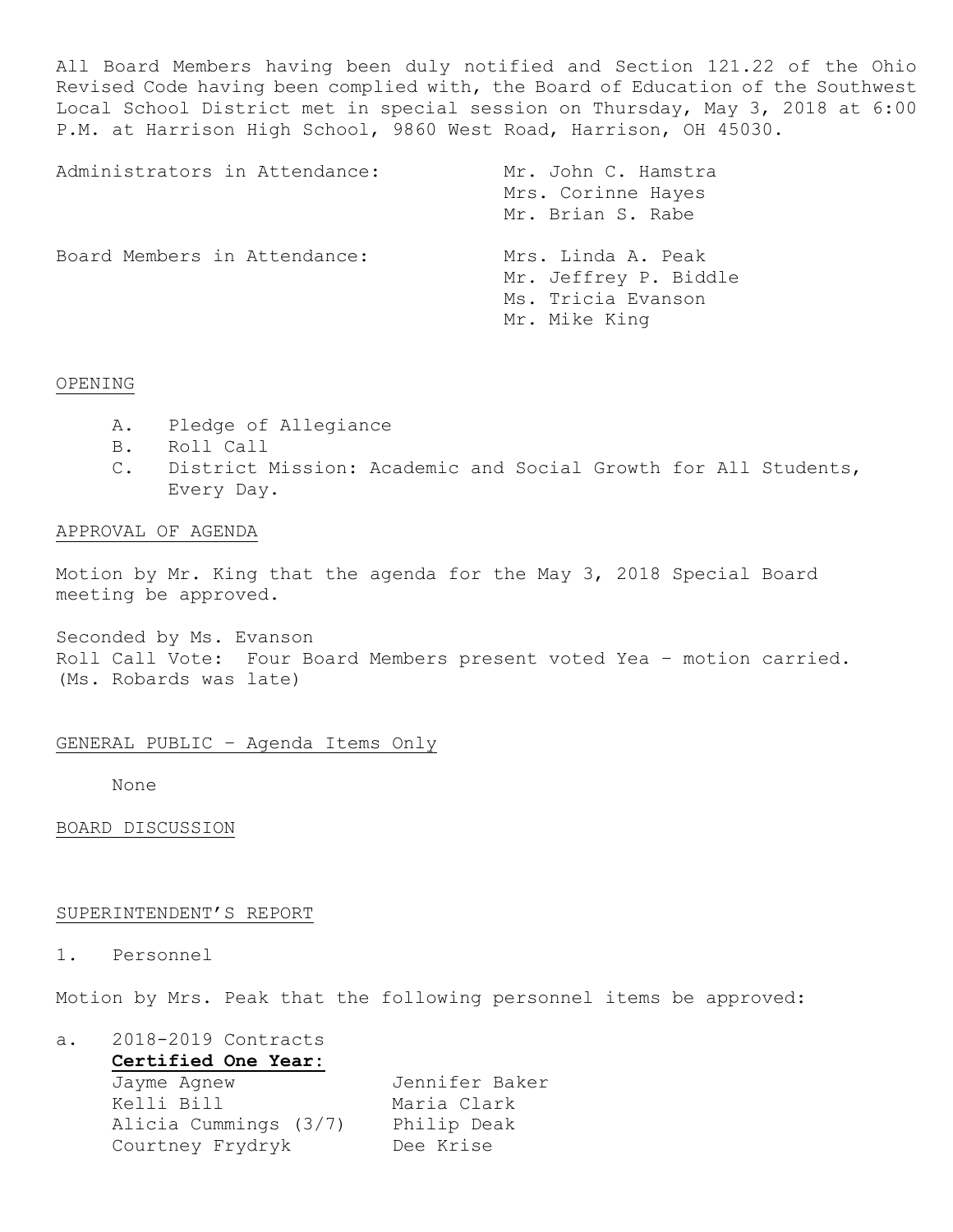Page 2 Special Board Minutes 5/3/2018 SUPERINTENDENT'S REPORT (cont.)

> Brenda Manger Alana Minor Jessica Peace Stuart Scrivner (3/7)<br>
> Matthew Sherwood Melanie Siemer Matthew Sherwood Melanie Siemer Samantha Smith Conor Thomas Allison Berry Andrew Bontrager Robert Clark **Alexandria** Couch Andrew Dalton Mary Denney Sarah Dove **Bailey Dowlin** Catherine Hilbert Lisa Kinnett Emily Knipper Nicole Lee Derek Rehage Brooke Skelly Haley Tolleson Jennifer Vineyard Kelsey Withrow Laura Wortman Marci Biddle Emily Bosl Allison Decker Casey Kaufman Jennifer Miller Caitlin O'Connell Emily Rockstroh Marissa Sexton Jesica Shane **Barbara Simpson** Cydney Biddlestone Kelly Del Monte Cheryl Dorsch Katherine Gloyeske Ruth Helmer Kelsey Herrick Danielle Kist Miller Amy Flora Cassidy Gray Lori Guilfoyle **Stephanie Holthaus** Holly Kober Danielle Linowes Sarah Osterhage **Patricia Sullivan** Tracy Ferguson and Heidi Mallaley Jennifer Mangione Amber Payne Laura Semones **Classified Continuing**

Brandon McBee Lucas Parks (1/2 Time) Sara Alfani (1999) Michelle R. Miller (.64 FTE)

Patrick Slattery

b. 2018-2019 Voluntary Layoffs Elizabeth Kemble – Intervention Specialist Lisa Midei – 1/2 Time Kindergarten Andrea Dingler – Intervention Specialist Jeannine Hizer – Communications Director

Seconded by Mr. King Roll Call Vote: Four Board Members present voted Yea, One abstained – motion carried.

## TREASURER'S REPORT

1. Resolution No.11-2018 – Resolution to Approve and Authorize Execution of the A/E Agreement with Steed-Hammond-Paul Architects for the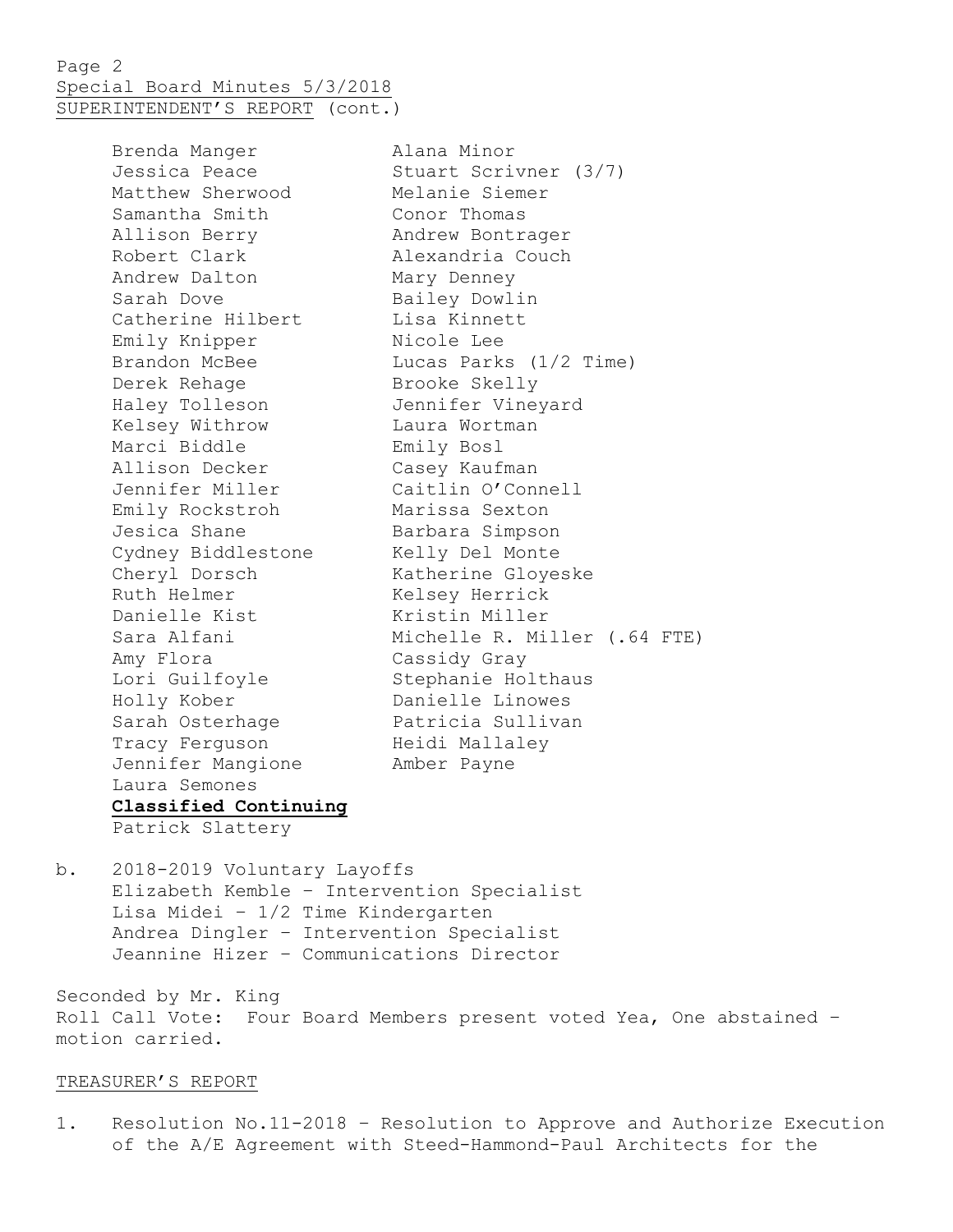Page 3 Special Board Minutes 5/3/2018 TREASURER'S REPORT (cont.)

Construction Project.

Motion by Mr. King that the Board adopt the attached Resolution No.11- 2018: Resolution to Approve and Authorize Execution of the A/E Agreement with Steed-Hammond-Paul Architects for the Construction Project.

Seconded by Ms. Evanson Roll Call Vote: All Board Members present voted Yea – motion carried.

2. Resolution No.12-2018 – Resolution to Approve the Project Agreement for Segment One with the Ohio School Construction Commission Classroom Facilities Assistance Program

Motion by Ms. Robards that the Board adopt the attached Resolution No.12- 2018: Resolution to Approve the Project Agreement for Segment One with the Ohio School Construction Commission Classroom Facilities Assistance Program

Seconded by Mr. King Roll Call Vote: All Board Members present voted Yea – motion carried.

#### GENERAL PUBLIC

#### BOARD REPORT

### EXECUTIVE SESSION

Motion by Ms. Evanson that the Board enter into executive session pursuant to Ohio Revised Code Section 121.22(G)(2), for the purpose of considering the appointment, employment, dismissal, discipline, demotion, compensation of an employee or official of the School District.

Seconded by Mrs. Peak Roll Call Vote: All Board Members present voted Yea – motion carried.

The Board entered into executive session at 6:31 p.m.

#### REGULAR SESSION

The regular session was reconvened at 8:40 p.m.